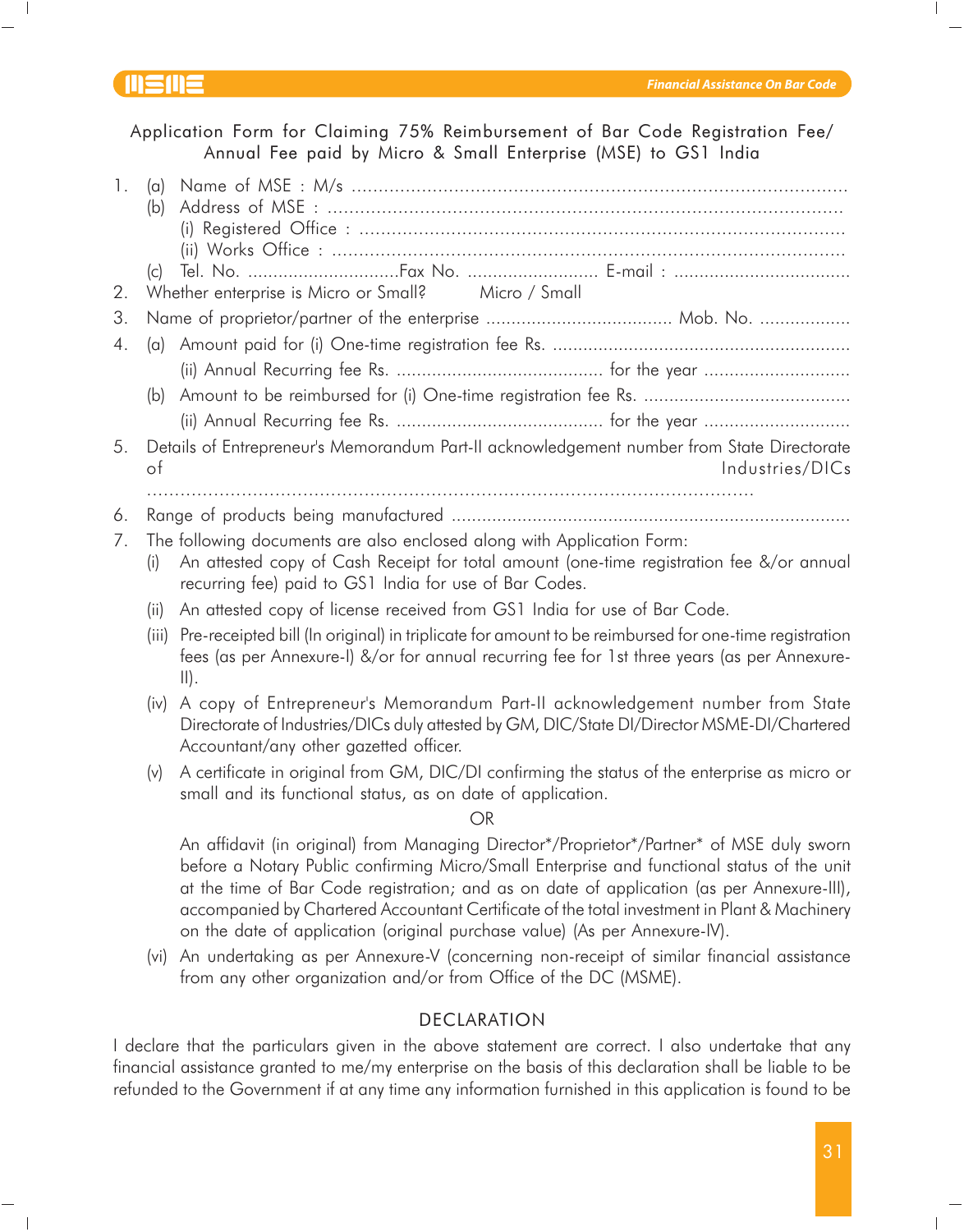| and the contract of the contract of |  |  |
|-------------------------------------|--|--|
|                                     |  |  |

wrong or incorrect or misleading. I do hereby bind myself and my enterprise to pay the Government on demand a sum equal to the amount claimed as financial assistance in respect of above mentioned activity, within seven days of the demand being made to me in writing. Date Signature

| Encl: |  |
|-------|--|

Encl : Designation...............................................

Annexure-I

## Pre-Receipt

(For One-Time Registration Fee)

|                                                    | towards reimbursement of 75% of the one-time registration fee paid to GS1 India (under the Ministry |
|----------------------------------------------------|-----------------------------------------------------------------------------------------------------|
| of Commerce & Industry) for Bar Code registration. |                                                                                                     |

(Affix Revenue Stamp)

Date:

(Signature) Proprietor/Partner/Managing Director with Seal

Note : The above pre-receipt is to be submitted on Letterhead of the company, in triplicate.

#### Annexure-II

## Pre-Receipt

(For Annual Recurring Fee)

| towards reimbursement of 75% of annual recurring fee for the year(s), paid to GS1 |  |  |
|-----------------------------------------------------------------------------------|--|--|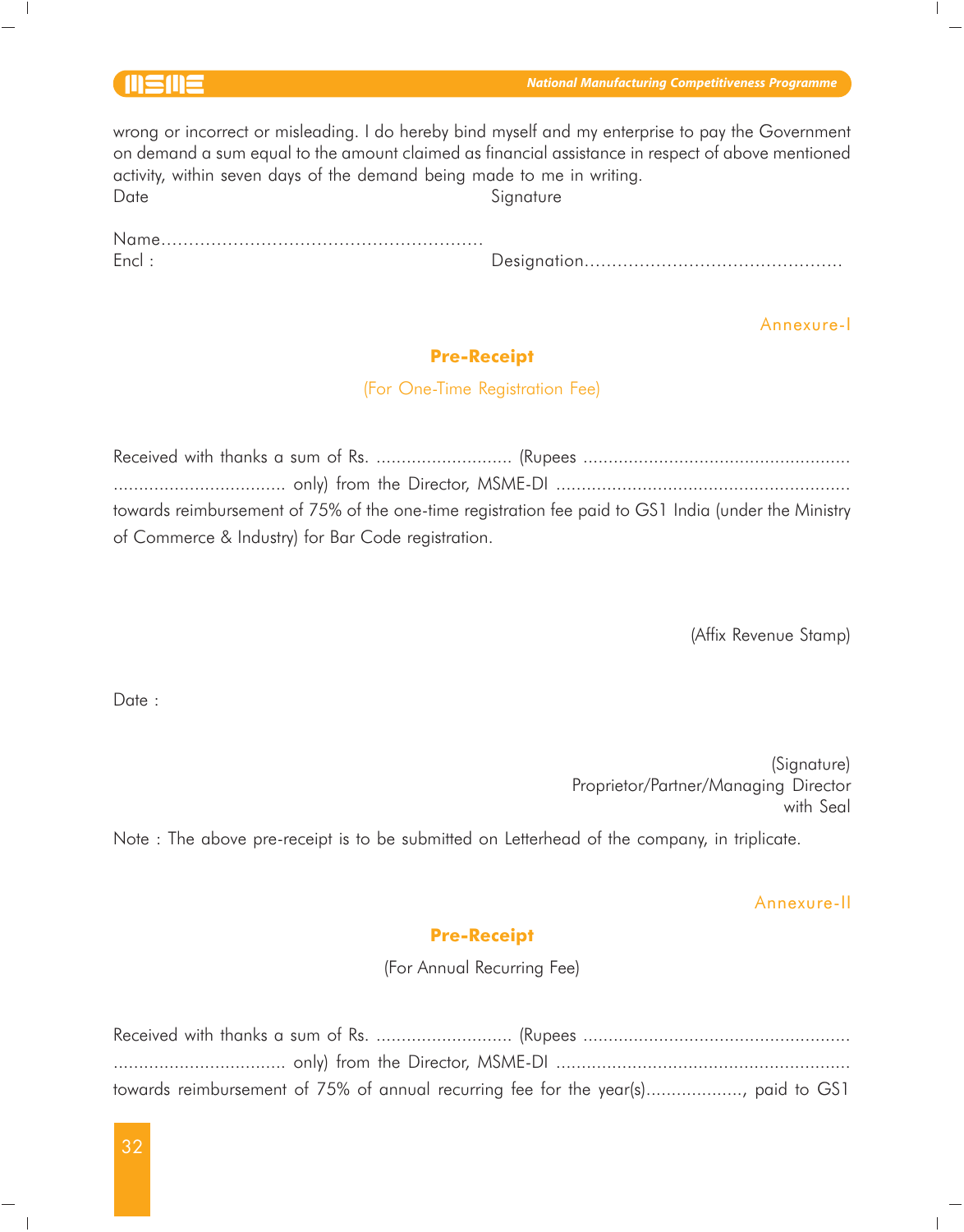India (under Ministry of Commerce & Industry, Govt. of India) towards Bar Code registration. However, reimbursement has already been received for one-time registration fee/annual recurring fees for the 1st year ......................./2nd year ............................ (if received earlier).

(Affix Revenue Stamp)

Date :

(Signature) Proprietor/Partner/Managing Director with Seal

Note : The above pre-receipt is to be submitted on Letterhead of the company, in triplicate.

Annexure-III

### AFFIDAVIT

To be submitted on a stamp paper (of Rs. 10/- minimum) duly attested by Notary Public (duly affixed with Notarial revenue stamp; and with Notary Seal; and Notary Registration number, etc.)

| Managing | Director*/Director*/Proprietor*/Partner* of M/s. |  |  |  |
|----------|--------------------------------------------------|--|--|--|
|          |                                                  |  |  |  |
|          |                                                  |  |  |  |
|          |                                                  |  |  |  |
|          |                                                  |  |  |  |

affirm and declare as under :

- The company is a Micro/Small Enterprise as per the Govt. of India definition; and has been functional & in production at the time of Bar Code registration.
- The company continues to be a Micro/Small enterprise and functional & in production as on date.
- As per books of accounts, the total investment (original purchase value) in plant and machinery in the company as on ................................................................................ is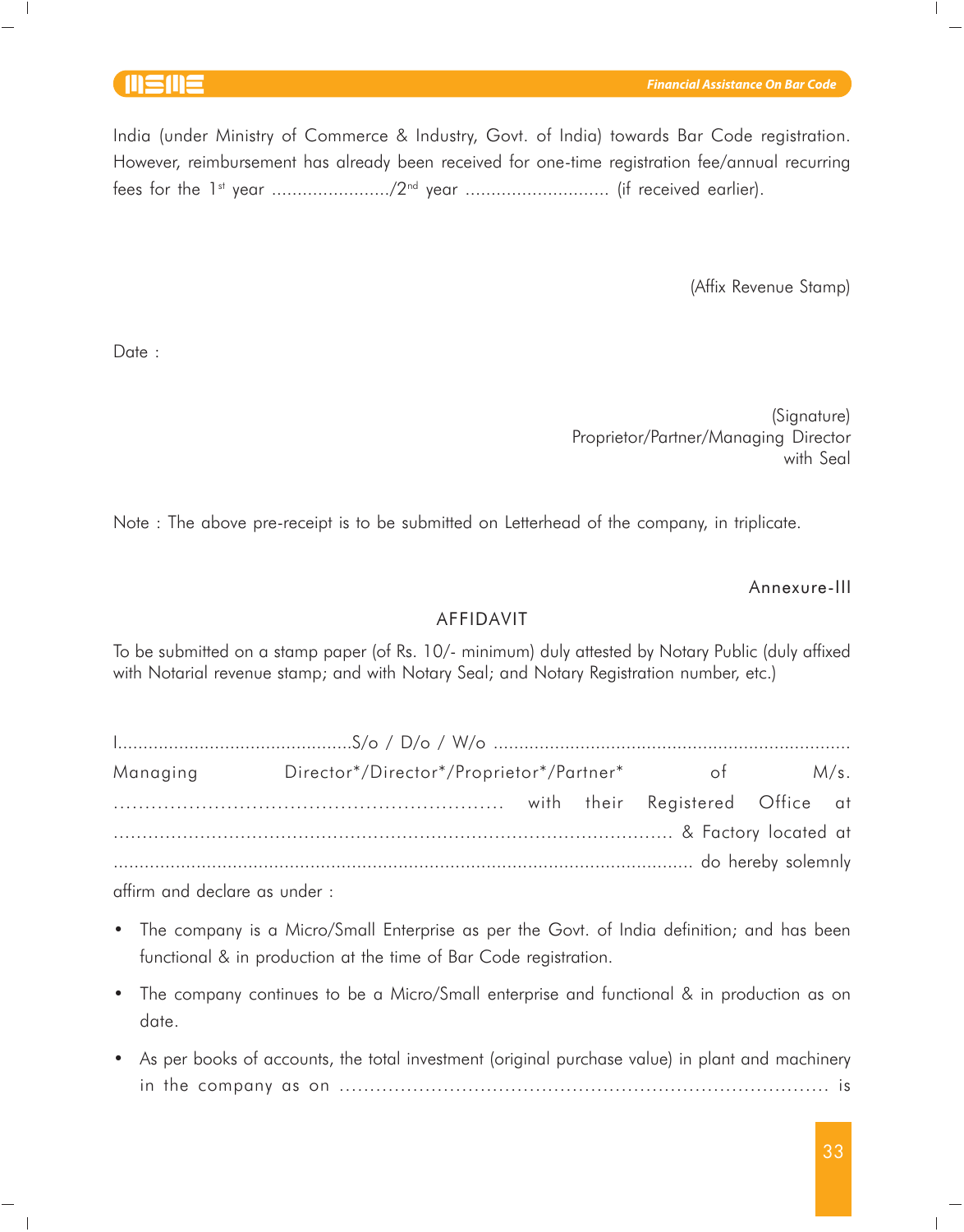*National Manufacturing Competitiveness Programme*

DEPONENT

# Verification:

Verified that the contents of the Affidavit are true to the best of my knowledge and belief.

DEPONENT

Place :

Date :

\*Strike out whichever is not applicable.

Annexure-IV

Certificate from Chartered Accountant Above Investment in Plant & Machinery (On CA's Letterhead)

# To whom it may Concern

Name & Signature of the Chartered Accountant with Stamp and Membership Number

Place :

Date :